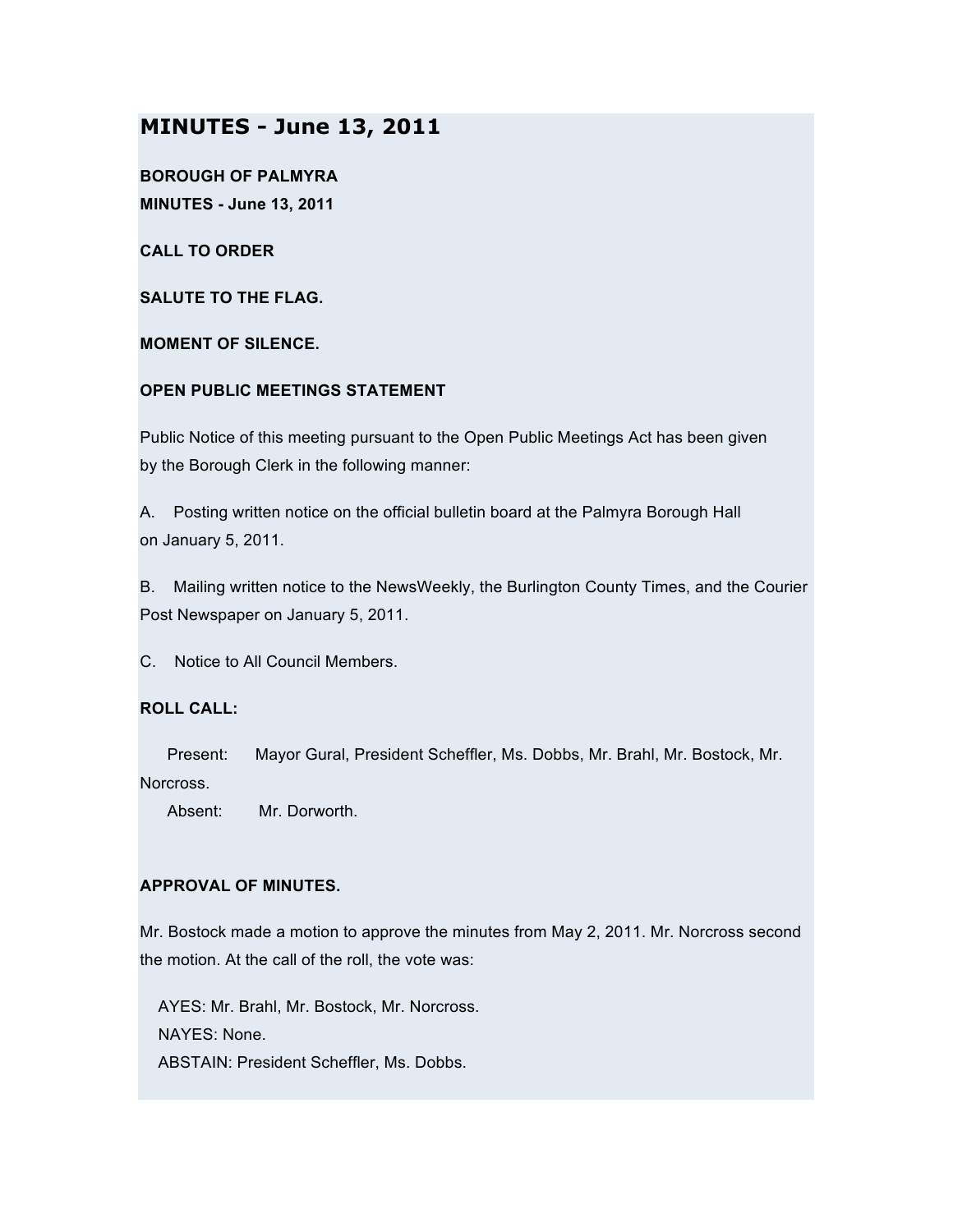Mr. Norcross made a motion to approve the minutes from May 9, 2011, President Scheffler second the motion. At the call of the roll, the vote was:

AYES: President Scheffler, Ms. Dobbs, Mr. Bostock, Mr. Norcross. NAYES: None. ABSTAIN: Mr. Brahl.

# **COORESPONDENCE.**

A. Request for Legion Field-Palmyra High School Boys Soccer-6/22- 8/10. Mr. Bostock made a motion to approve the request, President Scheffler second the motion. All members present voted in favor of the motion.

B. Request for Legion Field-Panther Soccer Camp-7/18-7/22.7/25-7/29, 8/8-8/12.Mr. Bostock made a motion to approve the request, President Scheffler second the motion. All members present voted in favor of the motion.

C. Request for Legion Field-Car Wash-8/14-Panthers Youth Association. Ms. Dobbs made a motion to approve the request, Mr. Bostock second the motion. All members voted in favor of the motion.

D. Request from residents to appeal violation of Borough Code (fowl).

Mayor Gural discussed that the Borough had received a request from Mrs. Wiener on the keeping of chickens in the Borough. Mr. Rosenberg informed council that there is an ordinance against keeping fowl within the Borough's limit. An ordinance is not able to be appealed by a motion of council. Borough Council would have to amend the ordinance and hold a public hearing after public notice to change the ordinance.

#### **OLD BUSINESS.**

#### A. Resolution 2011-65,

Resolution Approving The 2011 Budget Business Improvement District. Mr. Fratto –Broad Street explained that the BID has been working hard to hire a new director and that after advertising they have received many resumes. The committee is narrowing down and will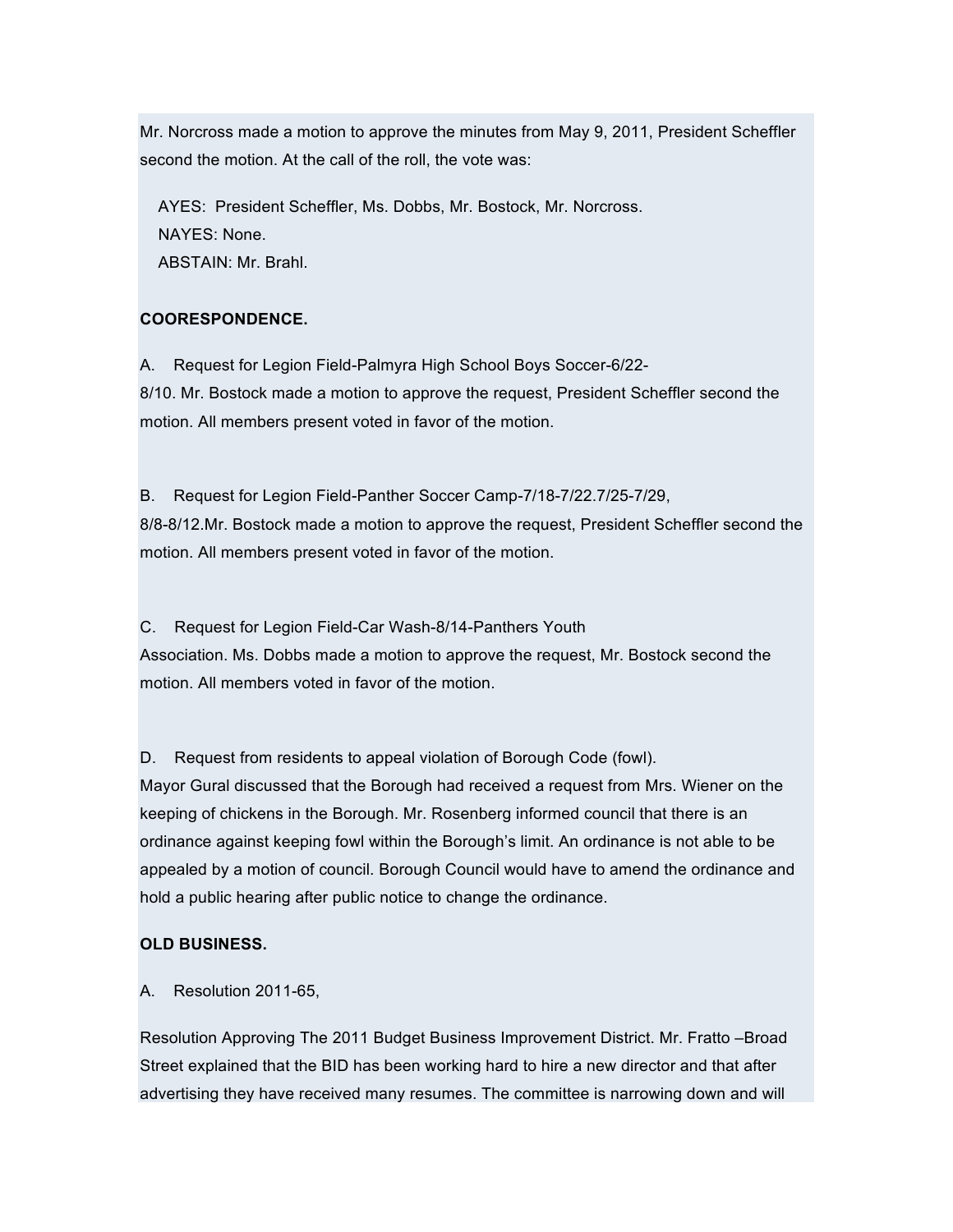start interviewing soon. September 10th is the annual festival this year and the BID has some solid events planned for the town. Mr. Fratto requested that council approved the budget, so that the BID can hire the director and start on more projects. Mr. Brahl made a motion to open the hearing, President Scheffler second the motion. All members present voted in favor of the motion. No one wishing to be heard on the budget, Mr. Brahl made a motion to close the public hearing, President Scheffler second the motion. All members present voted in favor of the motion.

Mr. Bostock made a motion to approve the resolution, Mr. Norcross second the motion. At the call of the roll, the vote was:

AYES: President Scheffler, Ms. Dobbs, Mr. Brahl, Mr. Bostock, Mr. Norcross. NAYES: None.

#### **ORDINANCE ON SECOND READING.**

A. Ordinance 2011-10,

An Ordinance Amending Chapter 195 of the Code Of The Borough Of Palmyra. Chief Pearlman explained that this ordinance would remove the public intoxication section of chapter 195 which has been declared unconstitional. Mr. Brahl made a motion to open the public hearing, Mr. Norcross second the motion. All members voted in favor of the motion. No one wishing to be heard, Mr. Brahl made a motion to close the public hearing, Ms. Dobbs second the motion. All members present voted in favor of the motion.

President Scheffler made a motion to adopt the ordinance, Ms. Dobbs second the motion. At the call of the roll, the vote was:

AYES: President Scheffler, Ms. Dobbs, Mr. Brahl, Mr. Bostock, Mr. Norcross.

NAYES: None. The ordinance was adopted on second and final reading and will take effect after publication according to law.

B. Ordinance 2011-11,

An Ordinance Repealing Chapter 98 Of The Code Of The Borough Of Palmyra (curfew). Chief Pearlman explained that the curfew law has been found to be unconstitional. Mayor Gural explained that the law was declared unconstitional last year and that towns are getting sued for not removing the ordinance. Mr. Rosenberg discussed that no town wants to remove their curfew ordinance, but the towns need to be protected from lawsuits. Ms. Dobbs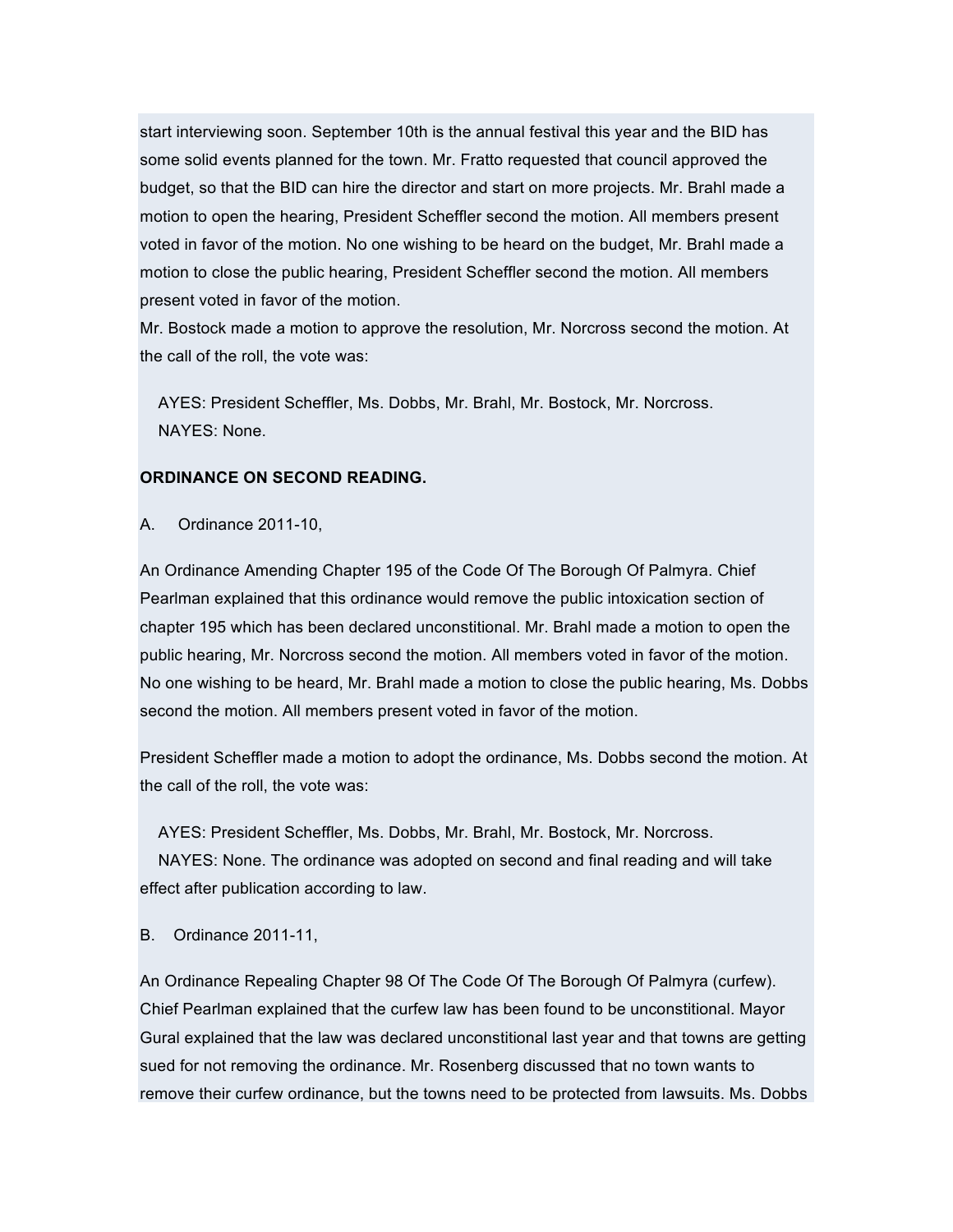made a motion to open the ordinance for the public hearing, Mr. Bostock second the motion. All members present voted in favor of the motion.

Mrs. Butler-Arch Street if there was another ordinance that could be enforced instead of the curfew ordinance. Mr. Rosenberg explained that there was an effort to place exceptions into the ordinances such as minors to attend work, church or school events, but the courts ruled that they could not distinguish between the exceptions. Mrs. Butler inquired if an ordinance can be created to hold the parents responsible? Mrs. Butler explained that there are kids who hang out late and get in trouble that should be home. Mayor Gural explained that the Borough cannot legislature parent control of their children.

Chief Pearlman explained that the law states that just because someone is out after curfew does not mean that they are causing trouble. If someone whether an adult or a child is causing a disturbance, the person can call the police. Mr. Norcross made a motion to close the public hearing, Mr. Bostock second the motion. All members present voted in favor of the motion. Mr. Norcross made a motion to adopt the ordinance, Ms. Dobbs second the motion. At the call of the roll, the vote was:

AYES: President Scheffler, Ms. Dobbs, Mr. Brahl, Mr. Bostock, Mr. Norcross. NAYES: None. The ordinance was adopted on second and final reading and will take effect after publication according to law.

C. Ordinance 2011- 12,

Ordinance of the Borough of Palmyra Restricting The Possession Of Alcoholic Beverages By Minors Under The Age of Eighteen While On Private Property. Mr. Rosenberg informed council that the state law prohibits minors from drinking in public places and that this would be a local ordinance prohibiting minors from drinking on private property. President Scheffler made a motion to open the public hearing on the ordinance, Mr. Bostock second the motion. All members present voted in favor of the motion. Mr. Rosenberg informed council that the title should read under 21 instead of under 18 and that council should readvertise the ordinance.

Resident-Garfield Avenue discussed that if he decides to have a graduation party and his son or friends under age drink a beer the ordinance makes it illegal. Mayor Gural explained that only the owner's child is allowed to drink on their property with his parent's permission. Chief Pearlman explained that this ordinance would allow the officers to enforce underage drinking, especially at parties and when no adult is home. Mr. Rosenberg explained that the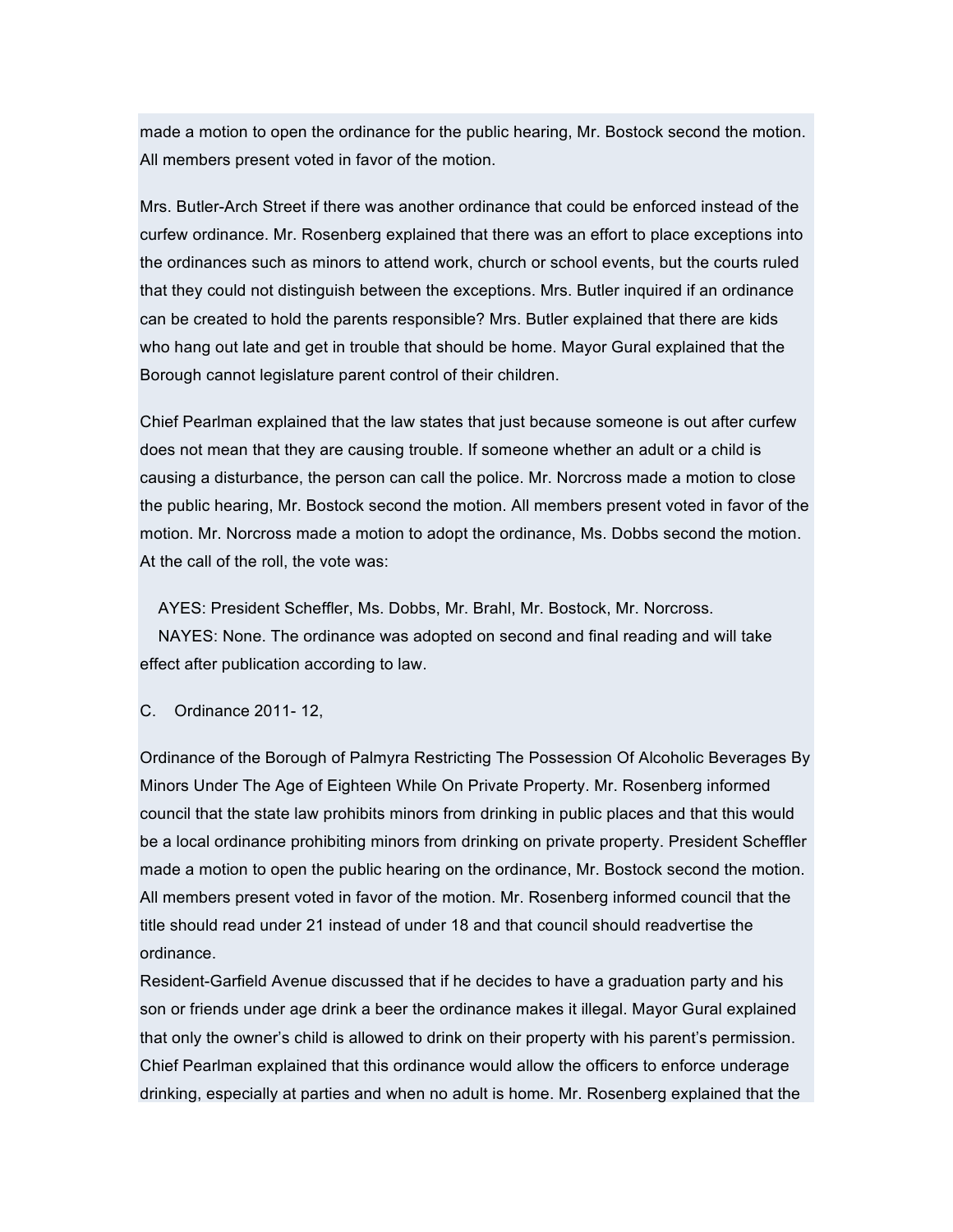best solution was to check on the age and readvertise the ordinance. Mr. Bostock made a motion to close the public hearing, Mr. Norcross second the motion. All members voted in favor of the motion. Mr. Brahl made a motion to hold the ordinance for clarification from Mr. Rosenberg until the next meeting, Mr. Norcross second the motion. All members present voted in favor of the motion.

# **ORDINANCE ON FIRST READING.**

A. Ordinance 2011-14,

An Ordinance Authorizing The Sale Of Certain

Properties Owned By The Borough Of Palmyra By Public Auction. (public hearing July 11). Mr. Rosenberg discussed with council that since the attempt to sell the Borough lots that are no longer needed for public use did not result in any successful bidders, the Borough can authorize the sale of them to the general public. Mayor Gural explained that no minimum bid was required and that it would be council's decision to accept the bid on the lots. Mr. Norcross made a motion to adopt the ordinance on first reading, Ms. Dobbs second the motion. At the call of the roll, the vote was:

AYES: President Scheffler, Ms. Dobbs, Mr. Brahl, Mr. Bostock, Mr. Norcross.

NAYES: None. The ordinance was adopted on first reading and will be heard on second and final reading at the council meeting of July 11, 2011 at 7pm.

# **NEW BUSINESS.**

A. Resolution 2011-117, Resolution Approval of Items Of Revenue and Appropriation N.J.S.A. 40A: 4-87, Chapter 159-Clean Communities Grant. President Scheffler made a motion to approve the resolution, Ms. Dobbs second the motion. At the call of the roll, the vote was:

AYES: President Scheffler, Ms. Dobbs, Mr. Brahl, Mr. Bostock, Mr. Norcross. NAYES: None.

B. Resolution 2011-118, Resolution Approval of Items Of Revenue and Appropriation N.J.S.A. 40A: 4-87, Chapter 159-Recycling Tonnage Grant. Ms. Dobbs made a motion to approve the resolution, President Scheffler second the motion. At the call of the roll, the vote was: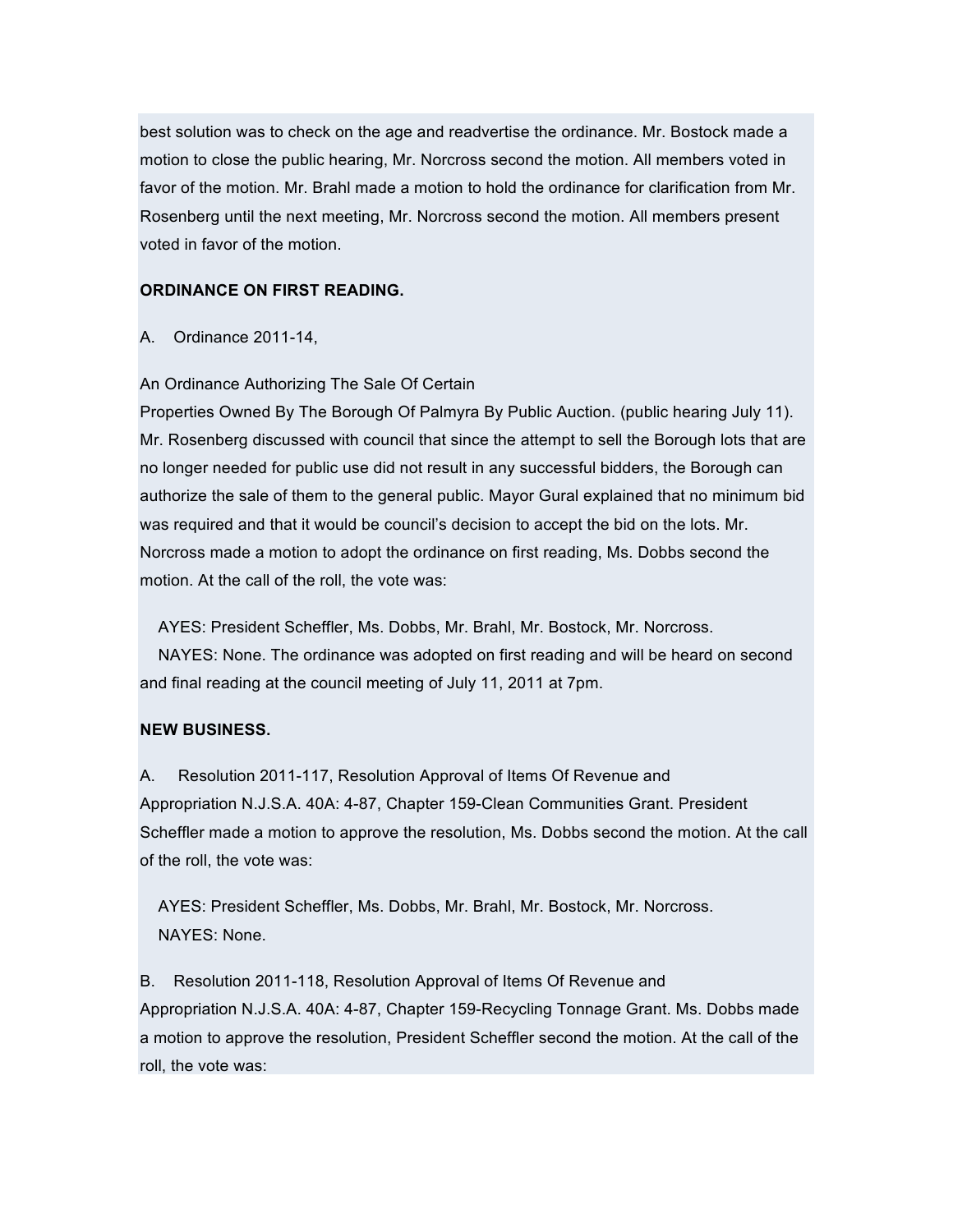**AYES:** President Scheffler, Ms. Dobbs, Mr. Brahl, Mr. Bostock, Mr. Norcross. **NAYES:** None.

C. Resolution 2011-119, Resolution Authorizing 2011-2012 Liquor Licenses Renewal. Mrs. Sheipe explained that the Roger Wilco store was not listed on the resolution, due to the lack of a tax clearance certificate. Ms. Dobbs made a motion to approve the resolution, President Dobbs second the motion. At the call of the roll, the vote was:

**AYES:** President Scheffler, Ms. Dobbs, Mr. Brahl, Mr. Bostock, Mr. Norcross. **NAYES:** None.

D. Resolution 2011-120, Resolution Authorizing Change Order #1 For Parry Avenue. Mayor Gural requested that this be held until after a meeting with Land Engineering.

E. Resolution 2011-121, Resolution Appointing A Tax Collector. This resolution was held.

F. Approval of Raffle License-Knights of Columbus. Mr. Norcross made a motion to approve the license, Mr. Brahl second the motion. All members present voted in favor of the motion.

G. Motion To Approve Treasurer's Report. President Scheffler made a motion to approve the report, Ms. Dobbs second the motion. All members present voted in favor of the motion.

H. Resolution 2011-122, Resolution Authorizing The Payment Of Bills.

Mrs. .Lewis requested that the bill list be amended to show that the bill for the contractor for the change order related to Resolution 2011-120 be removed from the bill list. Mayor Gural will meet with Harry Fox of Land engineering and the bill will be held. Mr. Brahl made a motion to hold the resolution, Mr. Norcross second the motion. All members present voted in favor of the motion.

# **PUBLIC COMMENT**

President Scheffler made a motion to open the public portion, Ms. Dobbs second the motion. All members present voted in favor of the motion.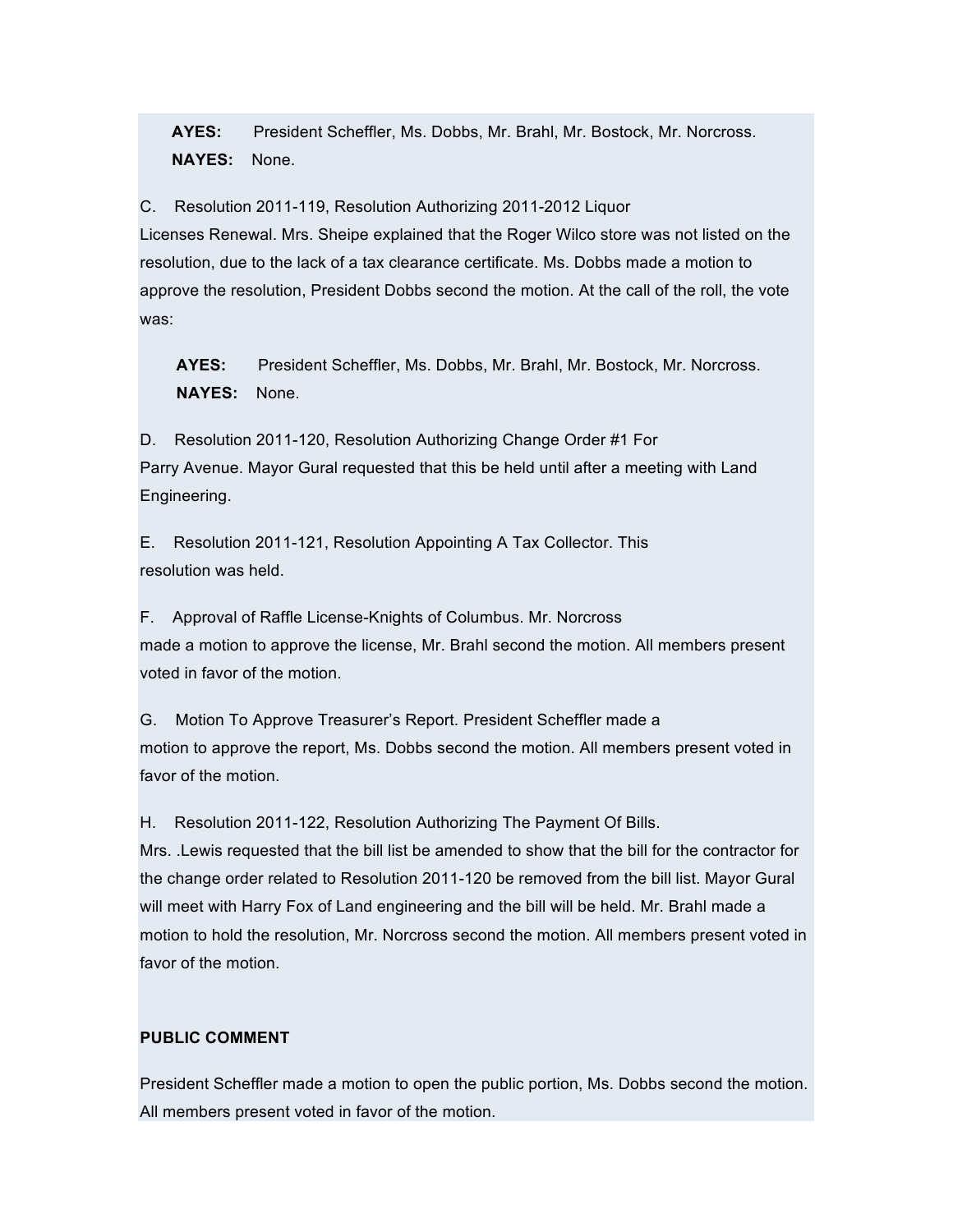Mrs. Butler-Arch Street inquired if anyone is happy with the way the Borough looks, it is not clean and the leaves and limbs are on the sidewalks. The landlords in the Borough do not clean their properties. The residents need to clean up their sidewalks and curbs. Mr. Ryan, Public Works, explained that it has been happening for the last 21 years and that the residents place the brush on the curb after the leaf machine has gone by. This month public works started a week early due to the amount of brush. Mrs. Butler will take pictures for council and that Vine Street needs to be cleaned up as well. She wants the residents to be proud of Palmyra. Mr. Ryan has issued several violations notices to residents for placing brush out to early and is trying to get control of the issues. Mrs. Butler informed Mr. Ryan that a tree was cut down and the brush is still there. Mr. Norcross explained that the Borough does not pick up limbs and brush that contractors have cut down, it is the contractor or homeowners responsibly. Mr. Norcross discussed that the town is divided into four zones and that the zones are rotated as to what zone is completed first. The resident will receive a warning the first time and a summons the second time. Mrs. Butler inquired about hiring students to help for the summer. Mr. Norcross requested that the students fill out an application and they will review it. Mr. Bostock discussed that there are several homes in foreclosure and that Mrs. Kilmer attempts to deal with them and make the banks or financial institutions responsible for the property. Mrs. Butler would like to see something done and that no one gets involved anymore. Ms. Dobbs informed council that even the post office workers dump their trash on the street corners. The postmen leave a pile of rubber bands all the time after their deliveries.

Resident-Garfield Avenue complained that the cars are using his street like a race track and that there have been many accidents. Mayor Gural explained that the police department is aware of the problem and is attempting to solve the issue.

Mr. Brahl made a motion to close the public comment, Ms. Dobbs second the motion. All members present voted in favor of the motion.

#### **CLOSED SESSION.**

#### **Resolution No. 2011-123:**

Resolution Excluding The Public From Certain Meetings Pursuant To Section 8 Of The Open Public Meeting Act C. 231 P.L. 1975(personnel, negotiations, contracts). Mr. Norcross made a motion to approve the resolution, Ms. Dobbs second the motion. At the call of the roll, the vote was: